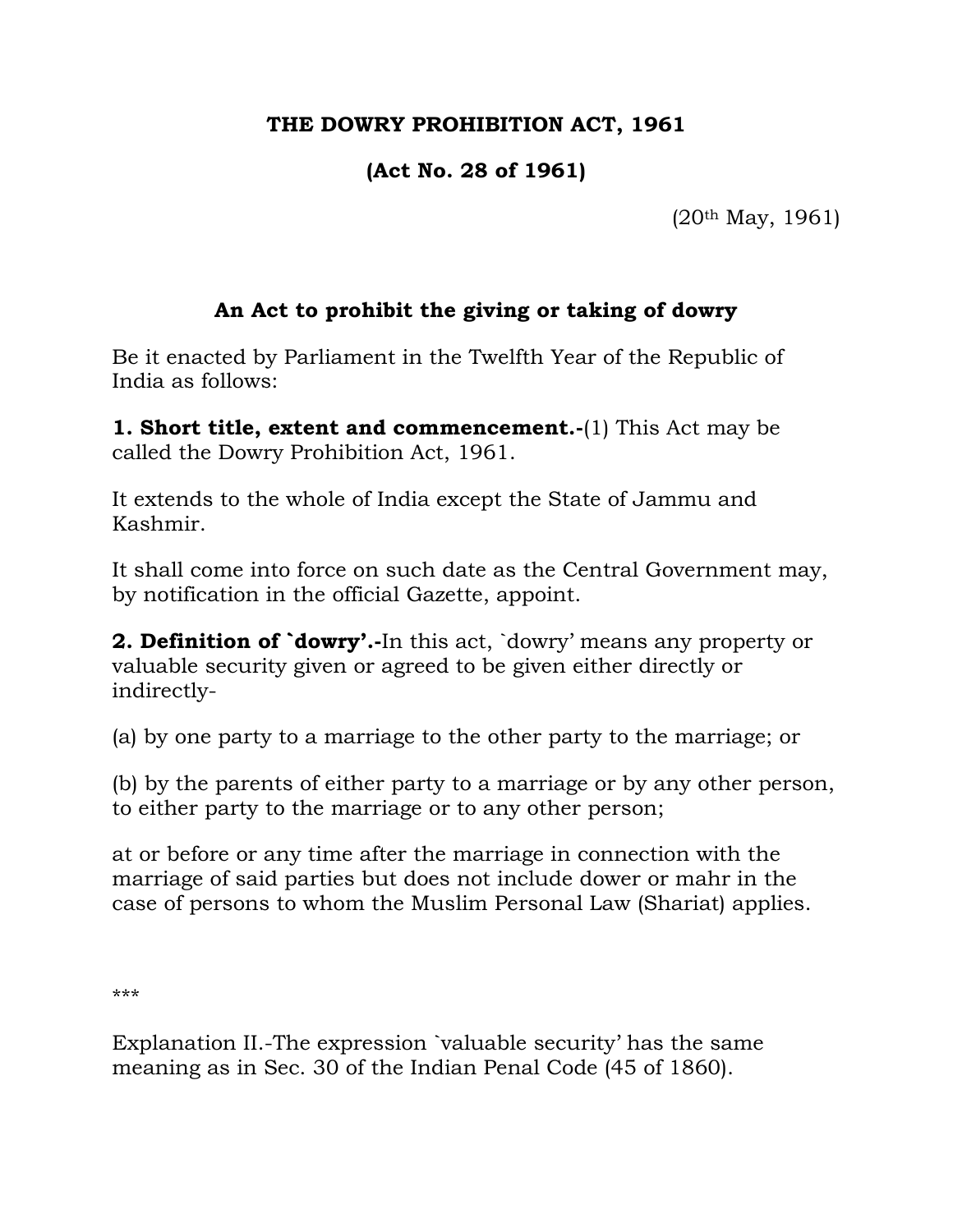**3. Penalty for giving or taking dowry.**-(1) If any person, after the commencement of this Act, gives or takes or abets the giving or taking of dowry, he shall be punishable with imprisonment for a term which shall not be less than five years, and with the fine which shall not be less than fifteen thousand rupees or the amount of the value of such dowry, whichever is more:

Provided that the Court may, for adequate and special reasons to be recorded in the judgment, impose a sentence of imprisonment for a term of less than five years.

\* \* \* Explanation I omitted by Sec.2 w.e.f 2nd October, 1985

(2)Nothing in sub-section (1) shall apply to or, in relation to,-

presents which are given at the time of a marriage to the bride (without nay demand having been made in that behalf):

Provided that such presents are entered in list maintained in accordance with rule made under this Act;

presents which are given at the time of marriage to the bridegroom (without any demand having been made in that behalf):

Provided that such presents are entered in a list maintained in accordance with rules made under this Act;

Provided further that where such presents are made by or on behalf of the bride or any person related to the bride, such presents are of a customary nature and the value thereof is not excessive having regard to the financial status of the person by whom, or on whose behalf, such presents are given.

**4. Penalty for demanding dowry.-** If any person demands directly or indirectly, from the parents or other relatives or guardian of a bride or bridegroom as the case may be, any dowry, he shall be punishable with imprisonment for a term which shall not be less than six months but which may extend to two years and with fine which may extend to ten thousand rupees: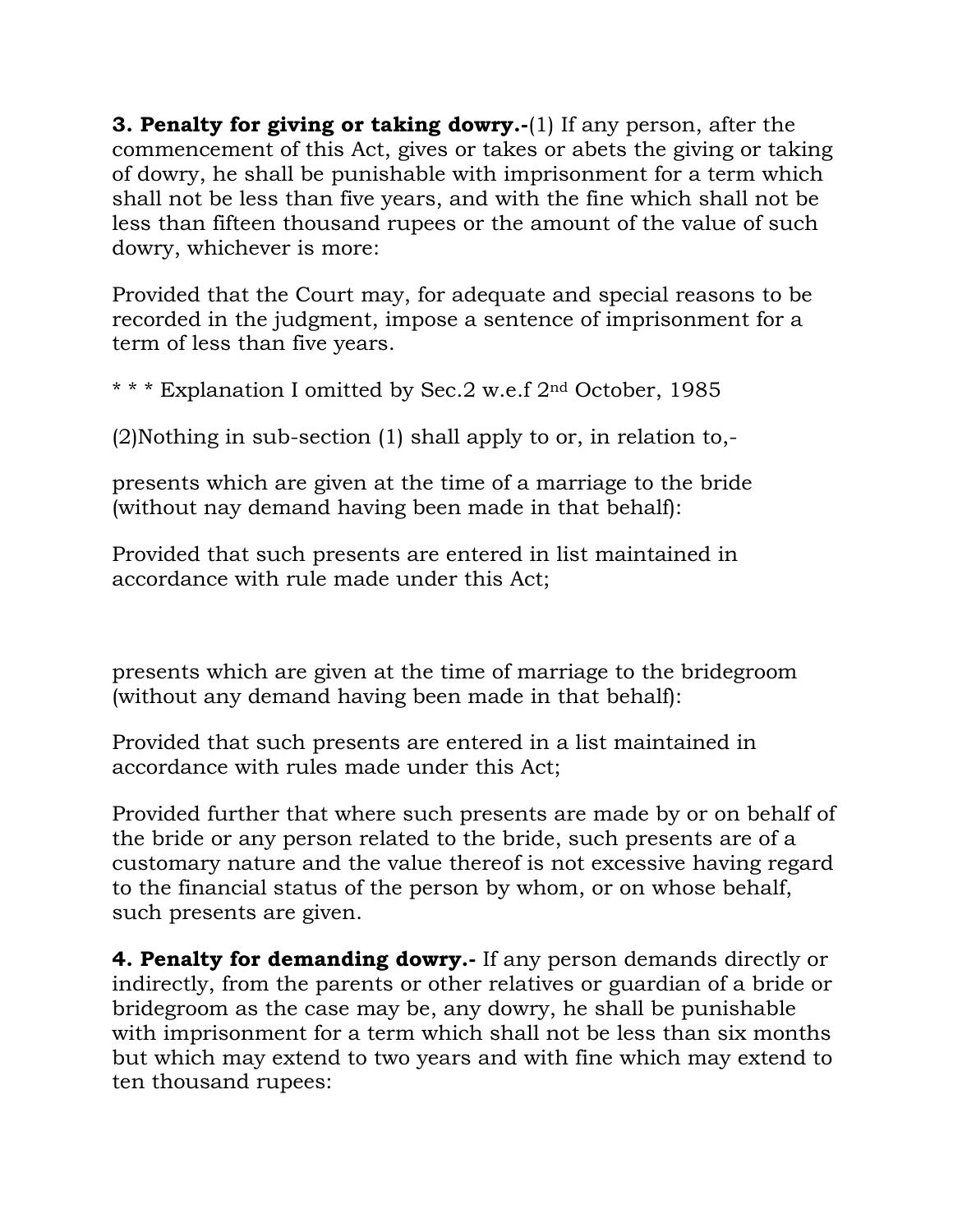Provided that the Court may, for adequate and special reasons to be mentioned in the judgment, impose a sentence of imprisonment for a term of less than six months.

## **4-A. Ban on advertisement.-** If any person-

(a) offers, through any advertisement in any newspaper, periodical, journal or through any other media any share in his property or of any money or both as a share in any business or other interest as consideration for the marriage of his son or daughter or any other relative,

(b) prints or publishes or circulates any advertisement referred to Cl. (a), he shall be punishable with imprisonment for a term which shall not be less than six months, but which may extend to five years , or with fine which may extend to fifteen thousand rupees:

Provided that the Court may, for adequate and special reasons to be recorded in the judgment, impose a sentence of imprisonment for a term of less than six months.

**5. Agreement for giving or taking dowry to be void.-** Any agreement for the giving or taking of dowry shall be void.

**6. Dowry to be for the benefit of the wife or heirs.-** (1) Where any dowry is received by any person other than the woman in connection with whose marriage it is given, that person shall transfer it to the woman –

(a) if the dowry was received before marriage, within three months after the date of marriage; or

(b) if the dowry was received at the time of or after the marriage within three months after the date of its receipt; or

(c) if the dowry was received when the woman was a minor, within three months after she has attained the age of eighteen years, and pending such transfer, shall hold it in trust for the benefit of the woman.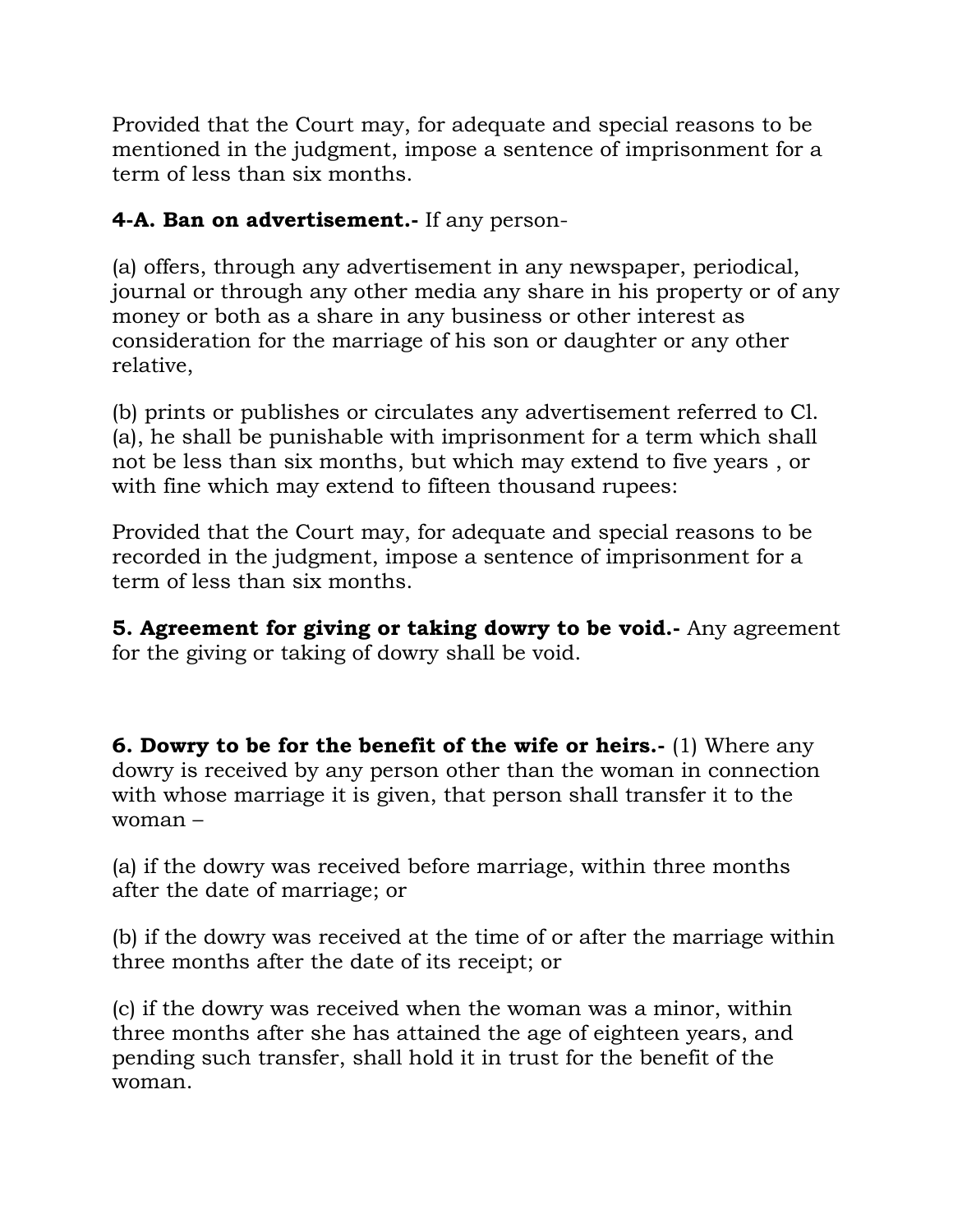(2) If any person fails to transfer any property as required by subsection (1) within the time limit specified therefor or as required by sub-section(3), he shall be punishable with imprisonment for a term which shall not be less than six months, but which may extend two years or with fine which shall not be less than five thousand rupees, but which may extend to ten thousand rupees or with both.

(3) Where the woman entitled to any property under sub-section (1) dies before receiving it, the heirs of the woman shall be entitled to claim it from the person holding it for the time being:

Provided that where such woman dies within seven years of her marriage, otherwise than due to natural causes, such property shall-

if she has no children, be transferred to her parents, or

if she has children, be transferred to such children and pending such transfer, be held in trust for such children.

(3-A) Where a person convicted under sub-section (2) for failure to transfer any property as required by sub-section (1)or sub-section (3) has not, before his conviction under that sub-section, transferred such property to the women entitled thereto or, as the case may be, her heirs, parents or children, the Court shall, in addition to awarding punishment under that sub-section, direct, by order in writing, that such person shall transfer the property to such woman, or as the case may be, her heirs, parents or children within such period as may be specified in the order, and if such person fails to comply with the direction within the period so specified, an amount equal to the value of the property may be recovered from him as if it were a fine imposed by such Court and paid to such woman, as the case may be, her heirs, parents or children.

(4)Nothing contained in this section shall affect provisions of Sec. 3 or Sec. 4.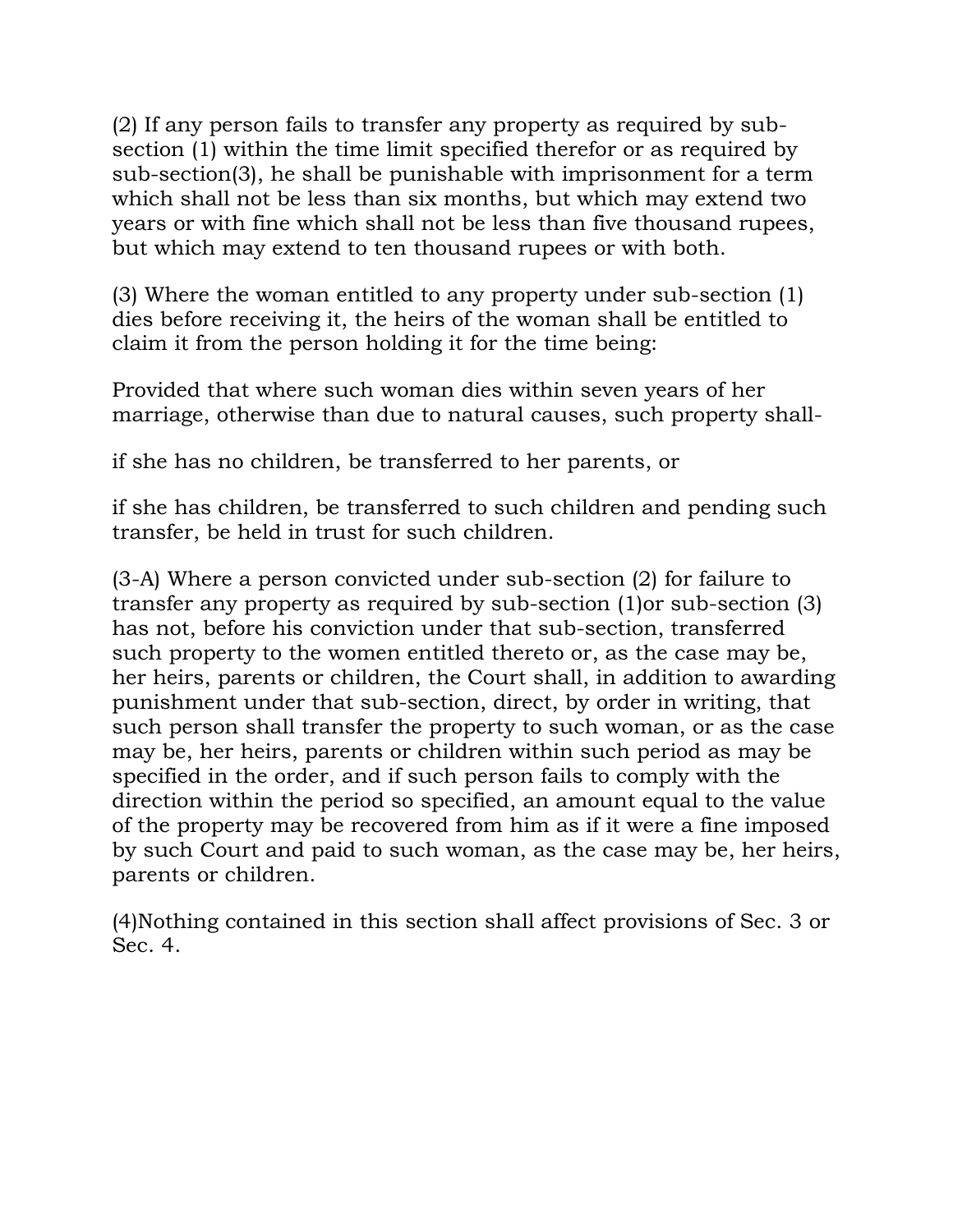**7. Cognisance of offences.** (1) Notwithstanding anything contained in the Code of Criminal Procedure, 1973 (2of 1974),-

no Court inferior to that of a Metropolitan magistrate or a Judicial Magistrate of the first class shall try any offence under this Act;

no Court shall take cognizance of an offence under this Act except upon –

(i) its own knowledge or a police report of the facts which constitute such offence, or

(ii) a complaint by the person aggrieved by offence or a parent or other relative of such person, or by any recognized welfare institution or organization:

it shall be lawful for a Metropolitan Magistrate or a Judicial Magistrate of the first class to pass any sentence authorized by this Act on any person convicted of any offence under this Act.

Explanation.- For the purposes of this sub-section, "recognised welfare institution or organization" means a social welfare institution or organization recognized in this behalf by the Central or State Government.

(2) Nothing in Chapter XXXVI of the Code of Criminal Procedure, 1973 (2of 1974), shall apply to any offence punishable under this Act.)

Notwithstanding anything contained in any law for the time being in force, a statement made by the person aggrieved by the offence shall not subject such person to a prosecution under this Act.

**8. Offences to be congnizable for certain purposes and to be bailable and non-compoundable.-** (1) The Code of Criminal Procedure, 1973 (2 of 1974) shall apply to offences under this Act as of they were cognizable offences-

(a) for the purpose of investigation of such offences; and

(b) for the purpose of matters other than-

(i) matters referred to in Sec. 42 of that Code, and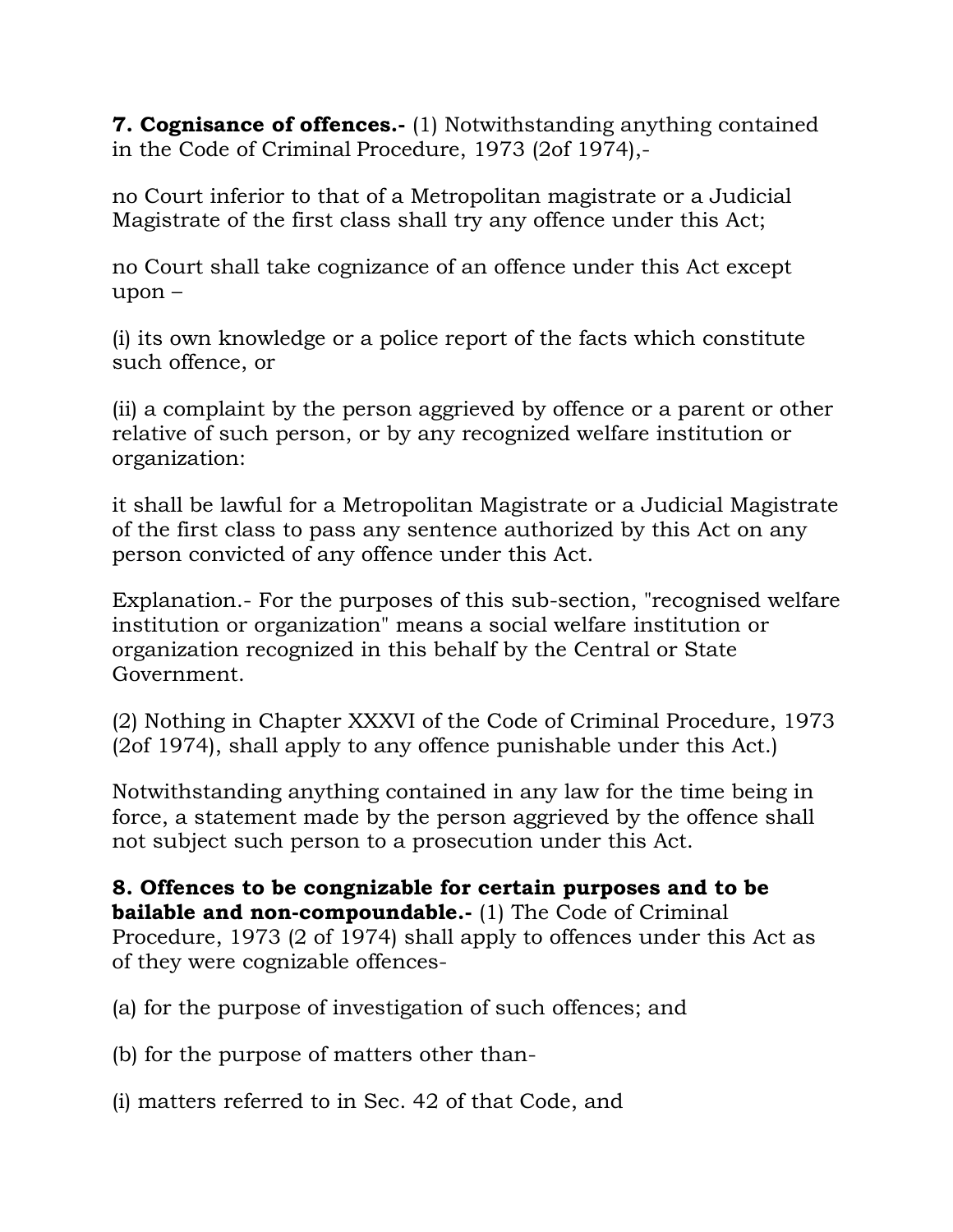(ii) the arrest of person without a warrant or without an order of a Magistrate.

(2) Every offence under this Act shall be non-bailable and noncompoundable.

**8-A. Burden of proof in certain cases.-** Where any person is prosecuted for taking or abetting the taking of any dowry under Sec. 3, or the demanding of dowry under Sec.4, the burden of proving that he had not committed an offence under those sections shall be on him.

**8-B. Dowry Prohibition Officers.-**(1) The State Government may appoint as many Dowry Prohibition Officers as it thinks fit and specify the areas in respect of which they shall exercise their jurisdiction and powers under this Act.

(2) Every Dowry Prohibition Officer shall exercise and perform the following powers and functions, namely, -

(a) to see that the provisions of this Act are complied with;

(b) to prevent, as far as possible, the taking or abetting the taking of, of the demanding of, dowry;

(c) to collect such evidence as may be necessary for the prosecution of persons committing offences under the Act; and

(d) to perform such additional functions as may be assigned to him by the State Government, or as may be specified in the rules made under this Act.

(3) The State Government may, by notification in the official Gazette, confer such powers of a police officer as may be specified in the notification, the Dowry Prohibition Officer who shall exercise such powers subject to such limitations and conditions as may be specified by rules made under this Act.

(4) The State Government may, for the purpose of advising and assisting the Dowry Prohibition Officers in the efficient performance of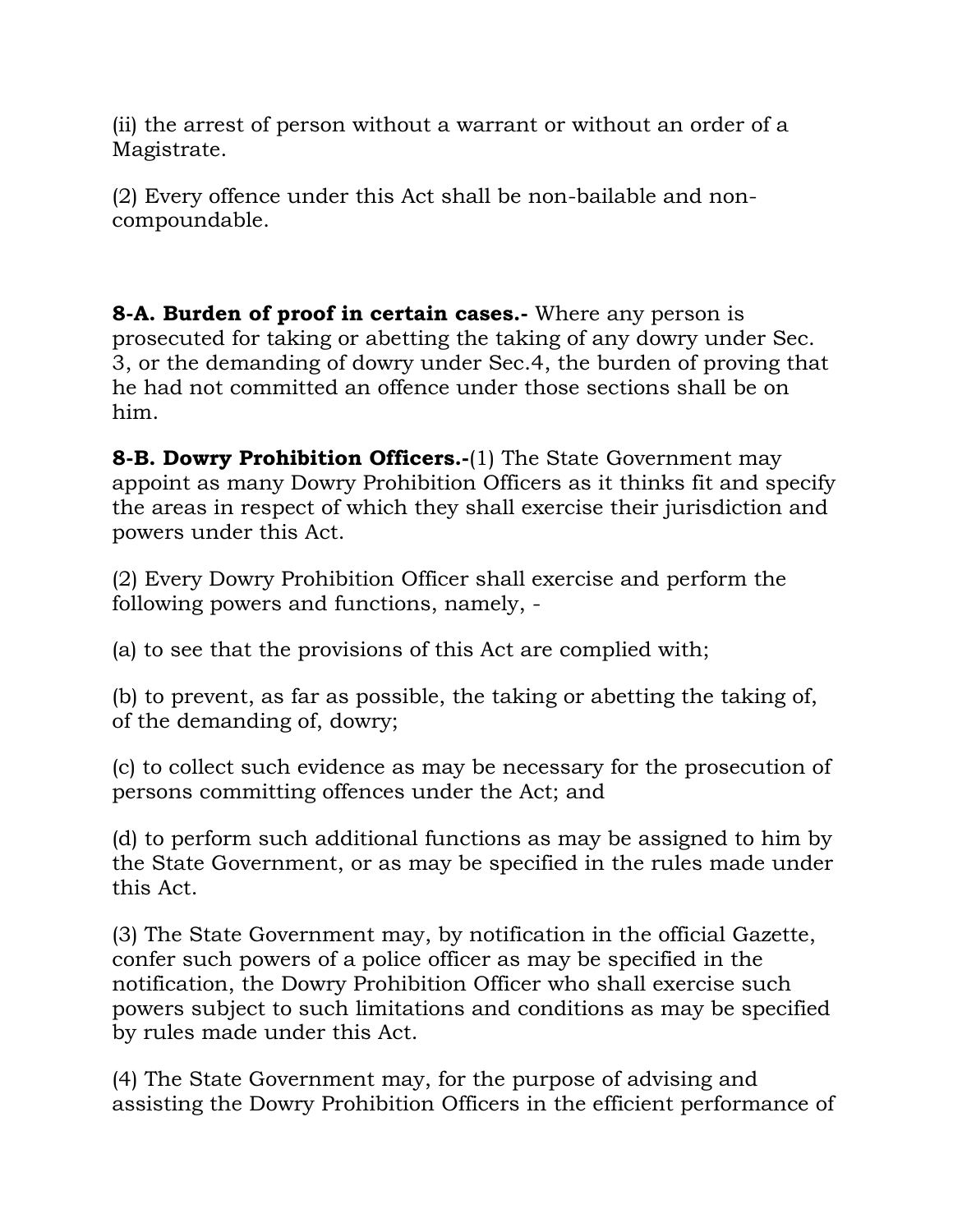their functions under this Act, appoint an advisory board consisting of not more than five social welfare workers (out of whom at least two shall be women) from the area in respect of which such Dowry Prohibition Officer exercises jurisdiction under sub-section (1).

**9. Power to make rules.**- (1) The Central Government may, by notification in the official Gazettee, make rules for carrying out the purposes of this Act.

(2) In particular, and without prejudice to the generality of the foregoing power, such rules may provide for-

(a) the form and manner in which, and the persons by whom, any list of presents referred to in sub-section (2) of Sec. 3 shall be maintained and all other matters connected therewith; and

(b) the better co-ordination of policy and action with respect to the administration of this Act.

(3)Every rules made under this section shall be laid as soon as may be after it is made before each House of Parliament while it is in session for a total period of thirty days which may be comprised in one session or in two or more successive sessions, and if, before the expiry of the session immediately following the session or the successive sessions aforesaid both Houses agree in making any modification in the rule or both Houses agree that the rule should not be made, the rule shall thereafter have effect only in such modified form or be; of no effect, as the case may be, so, however, that any such modification or annulment shall be without prejudice to the validity of anything previously done under that rule.

**10. Power of the State Government to make rules.-** The State Government may, by notification in the official Gazette, make rules for carrying out the purposes of this Act.

(2) In particular, and without prejudice to the generality of the foregoing power, such rules may provide for all or any of the following matters, namely: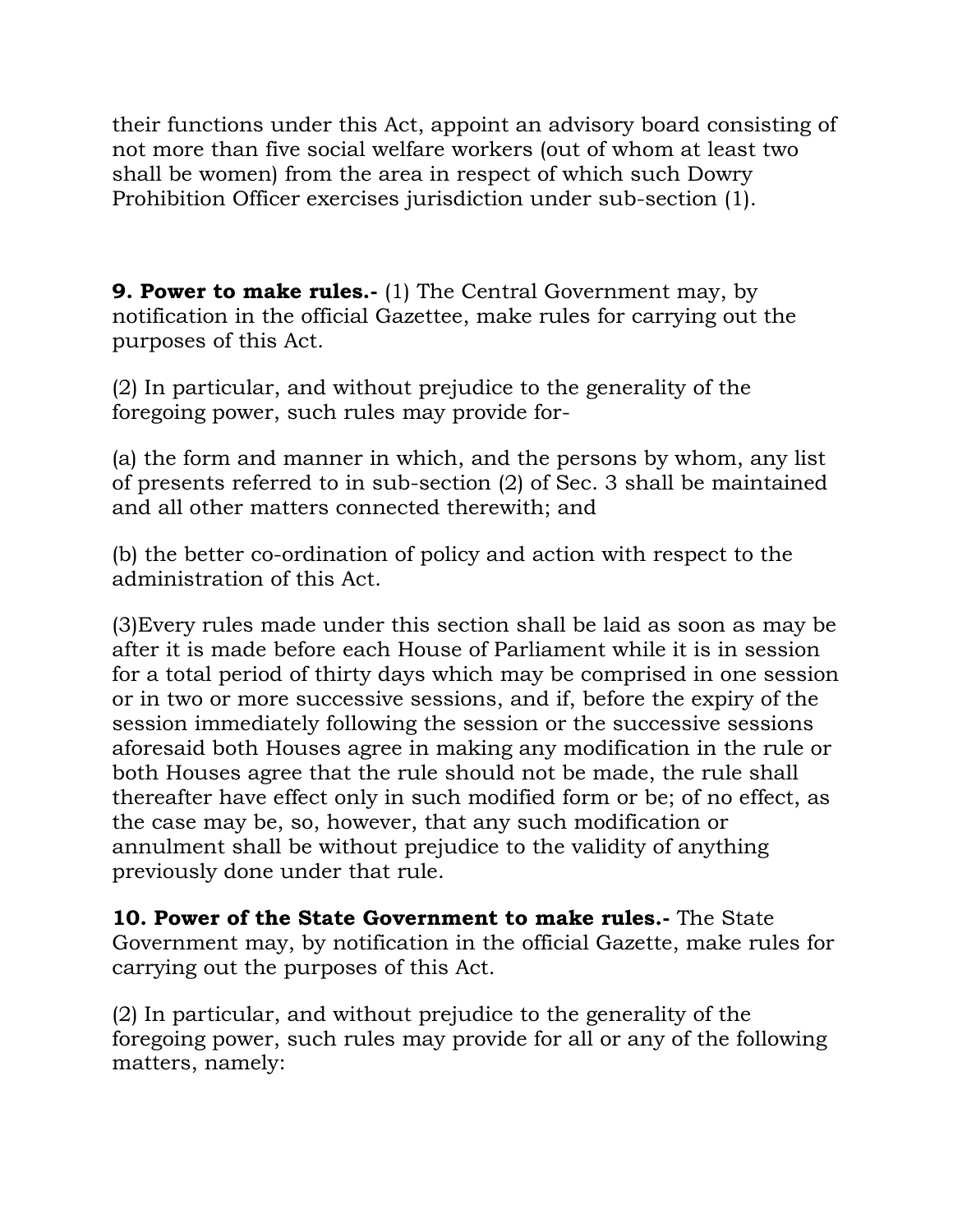(a) the additional functions to be performed by the Dowry Prohibition Officers under sub-section(2) of Sec. 8-B;

(b) limitations and conditions subject to which a Dowry Prohibition Officer may exercise his functions under sub-section (3) of Sec. 8-B.

(3) Every rule made by the State Government under this section shall be laid as soon as may be after it is made before the State Legislature.

#### **THE DOWRY PROHIBITION (MAINTENANCE OF LISTS OF PRESENTS TO THE BRIDE AND BRIDEGROOM) RULES, 1985**

**G.S.R. 664 (E), dated 19th August, 1985.-** In exercise of the powers conferred by Sec.9 of the Dowry Prohibition Act, 1961 (28 of 1961), the Central Government hereby makes the following rules, namely:

**1. Short title and commencement.-**(1) These rules may be called the Dowry Prohibition (Maintenance of Lists of Presents to the Bride and Bridegroom) Rules, 1985.

(2) They shall come into force on the  $2<sup>nd</sup>$  day of October, 1985, being the date appointed for the coming into force of the Dowry Prohibition (Amendment) Act, 1984 (63 of 1984).

**2. Rules in accordance with which lists of presents are to be maintained.-**(1) The list of presents which are given at the time of the marriage to the bride shall be maintained by the bride.

(2) The list of present which are given at the time of the marriage to the bridegroom shall be maintained by the bridegroom.